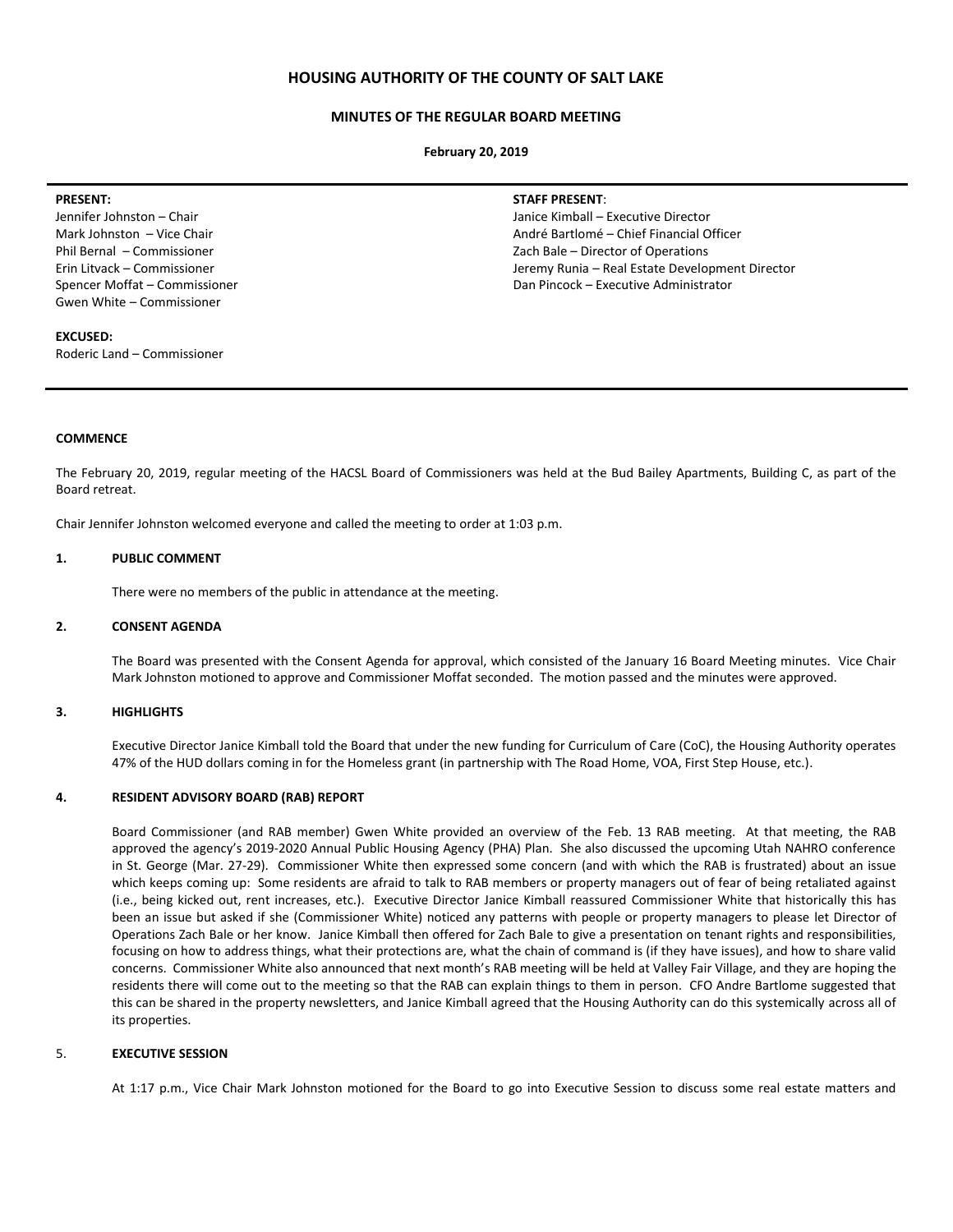projects, and Commissioner White seconded. The motion passed and the Board went into Executive Session.

At 2:12 p.m., Commissioner Litvack motioned for the Board to exit the Executive Session, and Vice Chair Mark Johnston seconded the motion, which passed, and the Board exited the Executive Session.

# **6. ACTION ITEMS**

## **Housing Opportunity Through Modernization Act (HOTMA) income limits policy update**

Executive Director Janice Kimball explained that this update will bring the Housing Authority into HOTMA compliance, as HUD encourages housing authorities to move households with higher incomes (defined as over 120% of area median income – AMI) out of public housing or to charge them rents closer to the market. The agency does not desire to evict such families from public housing and has decided to charge the higher of the fair market rent for the area or the amount of the HUD monthly subsidy. Presently, there is only one household which falls into this category who is in HACSL public housing. Commissioner Bernal expressed concern that a family at that income level (or higher) could end up staying in public housing because it's too good of a deal to stay (thus preventing another household which is at 30% AMI from being able to get housing assistance) and suggested that this be reviewed after two years. Executive Director Janice Kimball asked Zach to incorporate the number of households above this level in his quarterly report. Chair Jennifer Johnston asked for a motion to approve the policy update and to review it in a year's time. Commissioner Litvack motioned, and Vice Chair Mark Johnston seconded the motion. The motion passed, and the HOTMA income limits policy update was approved.

## 7. **DIRECTOR'S REPORT**

Executive Director Janice Kimball covered three main issues in the Director's Report: the budget; a GRAMA request update; and the rebrand rollout.

The federal budget which was recently signed includes a 3.4% increase in operating funds, with just under a 1% increase in capital funds. Section 8 housing assistance got a 3.5% increase with admin fees increasing by 7.3%. There was just under a 1% decrease in homeless funding.

She also wanted to update the Board on a recent Government Records Access and Management Act (GRAMA) request because it has the potential to escalate and cost the agency some money. She went through the history of the tenant and the details of the request.

For the upcoming rebrand, she informed the Board that the rebrand rollout is tentatively scheduled for March 21. She praised Zach Bale and Krysta Niemczyk for their work on managing the whole rebrand process. Zach Bale added that the splash page is prepared and provided information on what will take place during the rollout regarding the launch, swag and other materials, new badges for staff, uniforms for maintenance and property management staff, costs, signage, communications, URL, video, etc. Chair Jennifer Johnston asked Dan Pincock to send out a calendar invitation to Board members for the March 21 rollout.

#### **8. PUBLIC HOUSING AGENCY (PHA) PLAN**

Executive Director Janice Kimball provided a brief overview for new commissioners regarding the PHA Plan. Director of Operations Zach Bale discussed key updates from the previous year's Plan, noting that the 5-year goals (2015-2020) have remained the same and the 2019 goals have been updated. He discussed the annual plan elements and the other sections of the Plan. Janice Kimball noted that the needs assessment was well done. Commissioners had suggestions around the goals and the rebrand reference. Janice Kimball reminded the Board that there will be a public hearing in early March and then the Board will be asked to approve the Plan at the March Board Meeting.

## **9. HACSL FINANCIALS**

Chair Jennifer Johnston mentioned that the Board has voted that going forward a more in-depth quarterly report would be given (as opposed to a monthly report) and acknowledged that the Board had the written report from the Board book. She asked CFO Andre Bartlome if there was anything he wanted to cover. Andre Bartlome replied that this month's report was done in a slightly different format than in the past. The Board expressed its satisfaction with the format for this report.

## **10. COMMISSIONERS INPUT**

Chair Jennifer Johnston moved on to the Commissioners Input. Commissioner Phil Bernal brought up that there would be a presentation/session at the March 27-29 Utah NAHRO conference with private, non-profit, and housing authority developers. Executive Director Janice Kimball also remarked that there would be a commissioners session, as well. Chair Jennifer Johnston asked Janice Kimball to alert the commissioners when she finds out about conferences which would be beneficial for them to attend.